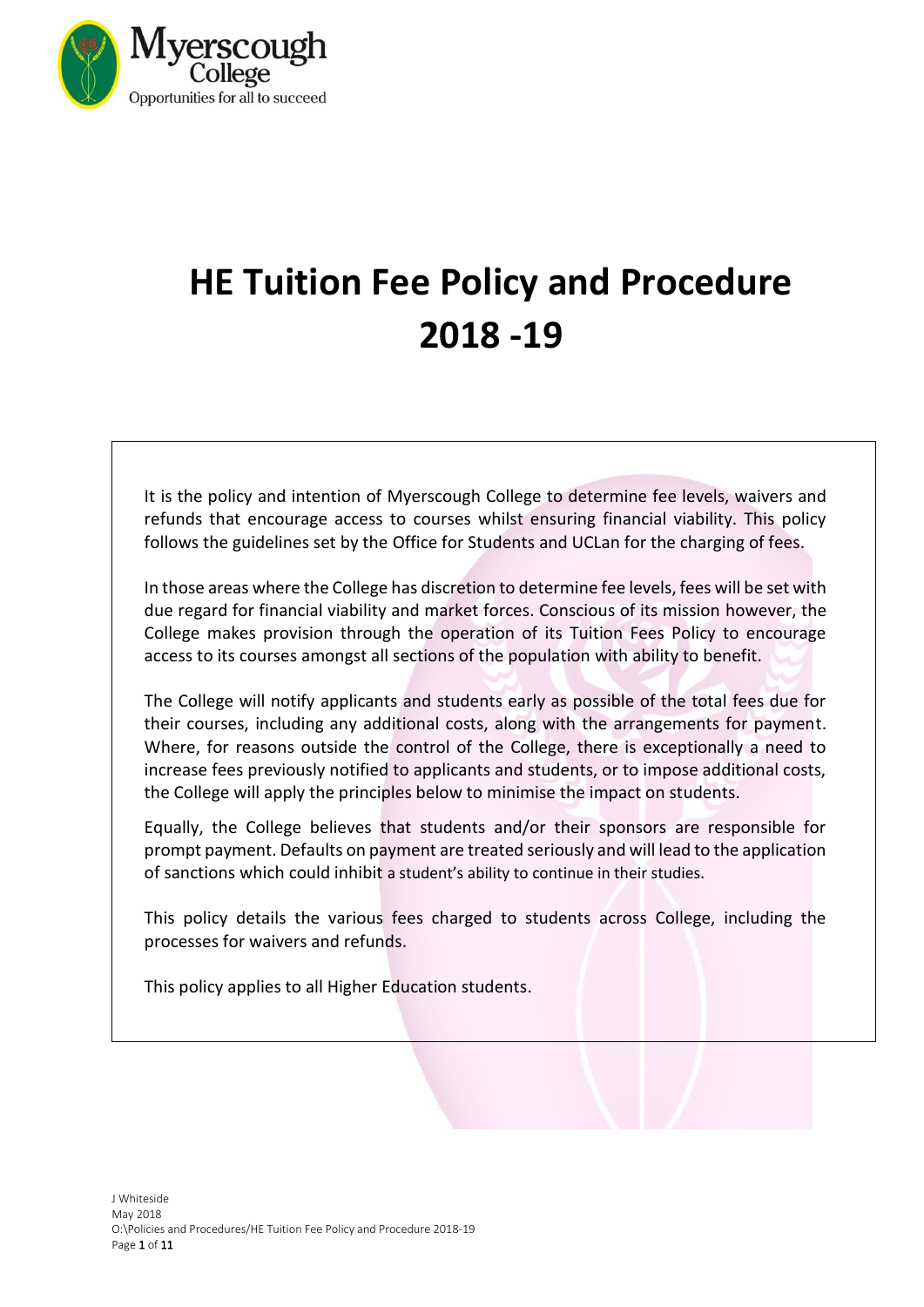## **Procedure**

Higher Education students pay a tuition fee per annum to Myerscough College

Myerscough College offers limited bursary schemes for any students paying Higher Education tuition fees. Please refer to Myerscough College and UCLAN websites for details.

- 1. For each course of study the College will set, publish and charge tuition fees for the course year, including sandwich placement years. The level of tuition fees for the course will be set and published before the start of the application process. Where it is not possible to confirm the total costs of a modular course, the College will provide as much information as possible for example the likely number of modules and the cost of individual modules that is available. The only increase in fees for second and subsequent years of a course will be limited to increases in inflation based on the Retail Price Index.
- 2. All costs that relate to items that are essential to complete the course of study and incur an additional fee will be listed on course factsheets these costs are additional to the tuition fee. Costs that relate to items that are not essential to complete the course of study and hence are optional for students are also listed on the course factsheet. A list of the essential costs and the optional costs for each course of study will be published before the start of the application process moving forward. This will include confirmation or an estimate of each type of optional cost wherever possible.
- 3. Tuition Fees / Facilities and Resources Welcome Package include:
	- Scheduled course tuition, academic, technical and administrative support, use of course equipment and facilities
	- Course-related induction activities
	- Course assessment and awards
	- Access to the College's library and online resources, including on-campus wi-fi, networked and remote access to the College's virtual learning environment
	- Use of the College's estate and resources for scheduled activities and learning support
	- Dissertation, project and/or thesis printing and binding where the submission of printed and bound documents is a requirement for assessment of the module
	- Use of the College's technical equipment and materials, identified by the course teaching team as essential for the completion of the course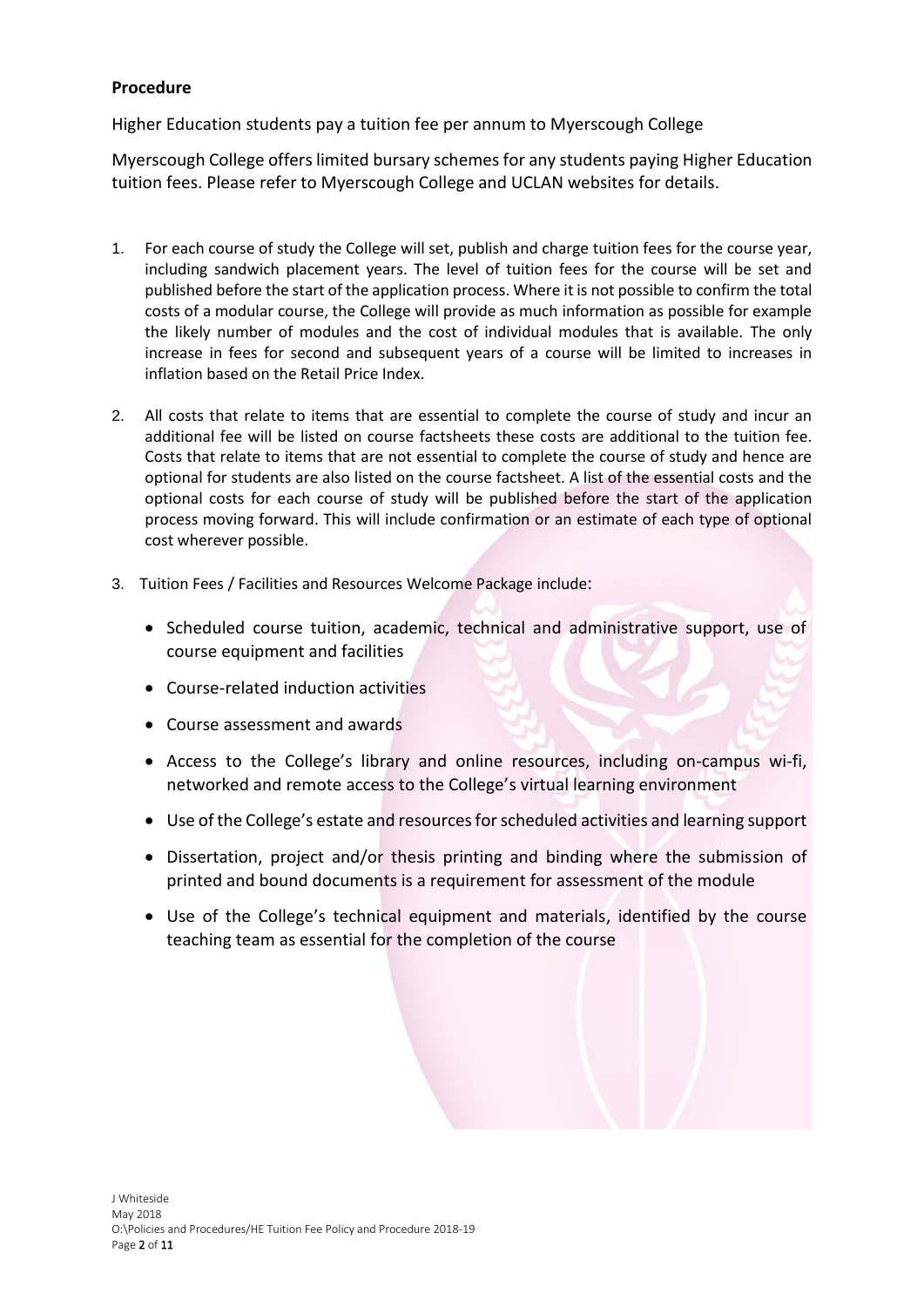- 4. In determining fee levels, the College will consider nationally published guidelines where these exist. The College operates a common fee structure for all its courses, unless published as an exception as approved by the College's Executive. Increases will only be permitted in exceptional circumstances to applicants where offers of a place have not yet been made by the College. For the avoidance of doubt, increases in tuition fees will not be made for applicants who have received offers regardless of whether the offers have been accepted. Deferred applicants will be charged the applicable fee at the start of their study. There will be no increases in tuition fees for enrolled students save as in respect of inflation as set out at 1 above.
- 5. Where it is intended to increase fees beyond the amounts previously notified pursuant to point 4 above, the College will:
	- notify applicants as early as possible of the increased fees;
	- explain why it is necessary to increase fees;
	- consider carefully any representations made by affected applicants either as to the amount of the fee increase and or as to the timing of payment of the increased fee;
	- consider any evidence of hardship submitted by applicants and offer assistance where it reasonably can.
- 6. The College will ensure that the Tuition Fees Policy is operated fairly and consistently across the institution.
- 7. The College will ensure the prompt collection of tuition fees.
- 8. The College operates a scholarship and bursary scheme which are approved by the College's Senior Executive Team, and for which separate arrangements and procedures apply.
- 9. The College may reduce the tuition fee for a student subject to receiving such documentary evidence, as it requires. Reductions and discounts in operation for the 2018–2019 academic year are listed in Appendix 1.
- 10. When a student completes the enrolment process and registers or re-registers for their course, they become liable for the payment of tuition fees. They remain liable for those fees for the whole of the registration period unless they formally withdraw from the course. The College applies a policy of non-completion charges where a student withdraws from their studies. Details of such charges are provided in Appendix 2. Where a student is granted an approved interruption to study, their fee liability will be reduced as set out in Appendix 2.
	- 11. Where exceptional circumstances force a student to withdraw from a course, which were unknown to the student at the point of enrolment, that student may request a review of the tuition fee charged, and the College may request such documentary or any other evidence, as it shall reasonably require to be able to consider such a request.
	- 12. The College will develop and operate flexible procedures for the payment of fees to the benefit of students and the College. If an instalment arrangement is agreed an administration fee up to a maximum of £20 will be charged for both full-time and part-time students. Contact the Finance Office for further details. Arrangements will vary according to type of fee.
	- 13. The College has special requirements for the payment of fees and deposits by international students as set out Appendix 3.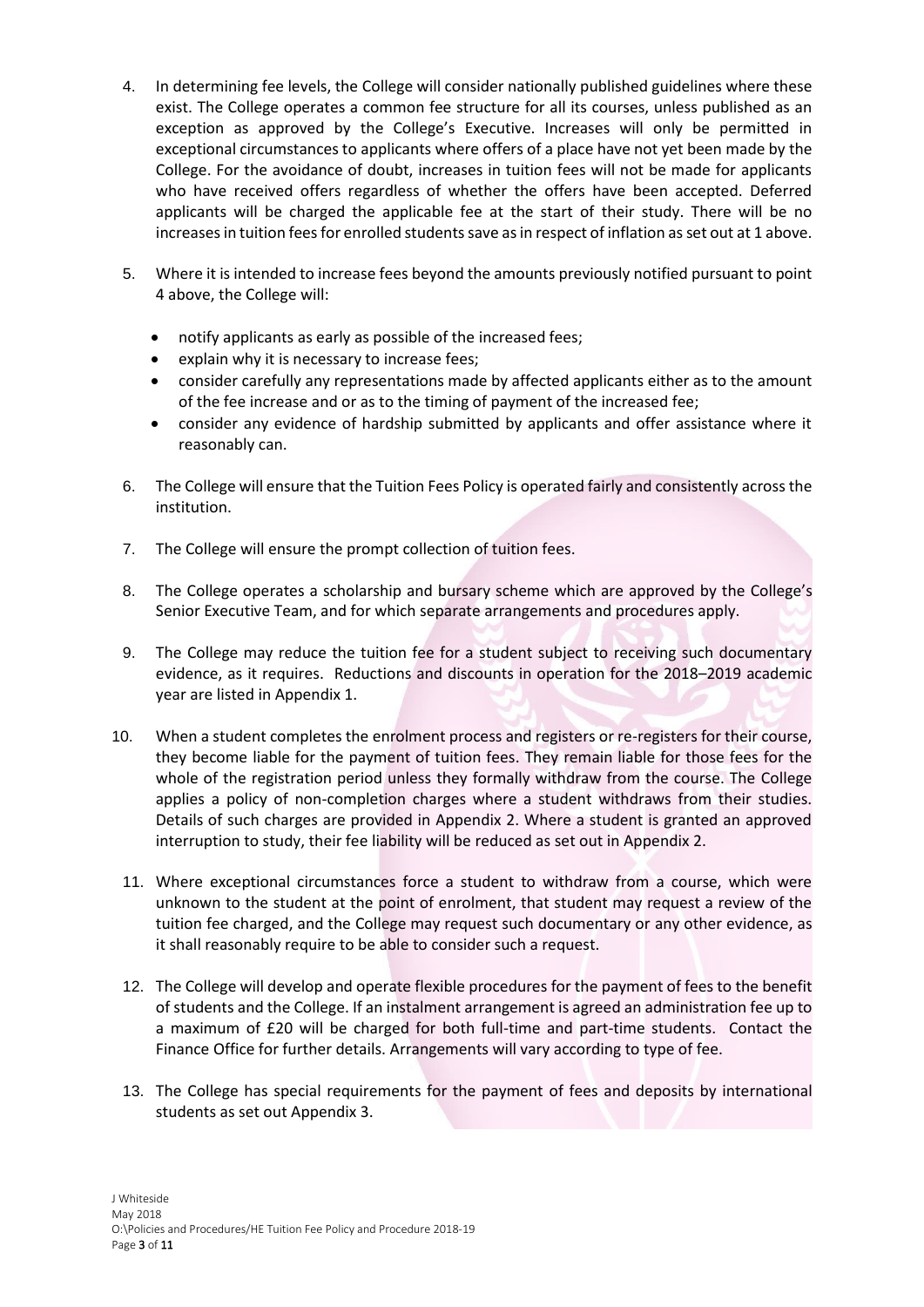- 14. The College adopts a supportive approach to its students with regards to the collection of tuition fees. The College will take steps to obtain the payment of tuition fees and course costs and in doing so will provide assistance to students where reasonable to help them meet their financial obligations. (For the avoidance of doubt, this does not include financial assistance unless otherwise specifically agreed.) Where necessary and proportionate, the College reserves the right to apply one or more of the following sanctions to any student who defaults:
	- withdrawal of College library and computing facilities;
	- termination of enrolment and withdrawal from the College;
	- withholding certified transcript;
	- refusal to re-enrol;
	- withholding final award certificate;
	- denial of attendance at awards ceremonies;
	- withholding of Confirmation of Acceptance to Study (CAS) (for international students);
	- include relevant details in any reference provided to a third party
- 15. In deciding what steps to take in respect of the payment of tuition fees and course costs, the College will consider all the circumstances of each affected student's case.
- 16. In addition to those steps referred to in point 14 above, the College reserves the right to pursue and /or seek recovery of any outstanding tuition fees through the courts. The College also reserves the right to refer students' unpaid accounts to external agencies.
- 17. If a sponsor or third party fails to pay some or all of the tuition fee on behalf of a student, the student will become personally liable for payment of the outstanding amount on the date which it was due from their sponsor or the third party.

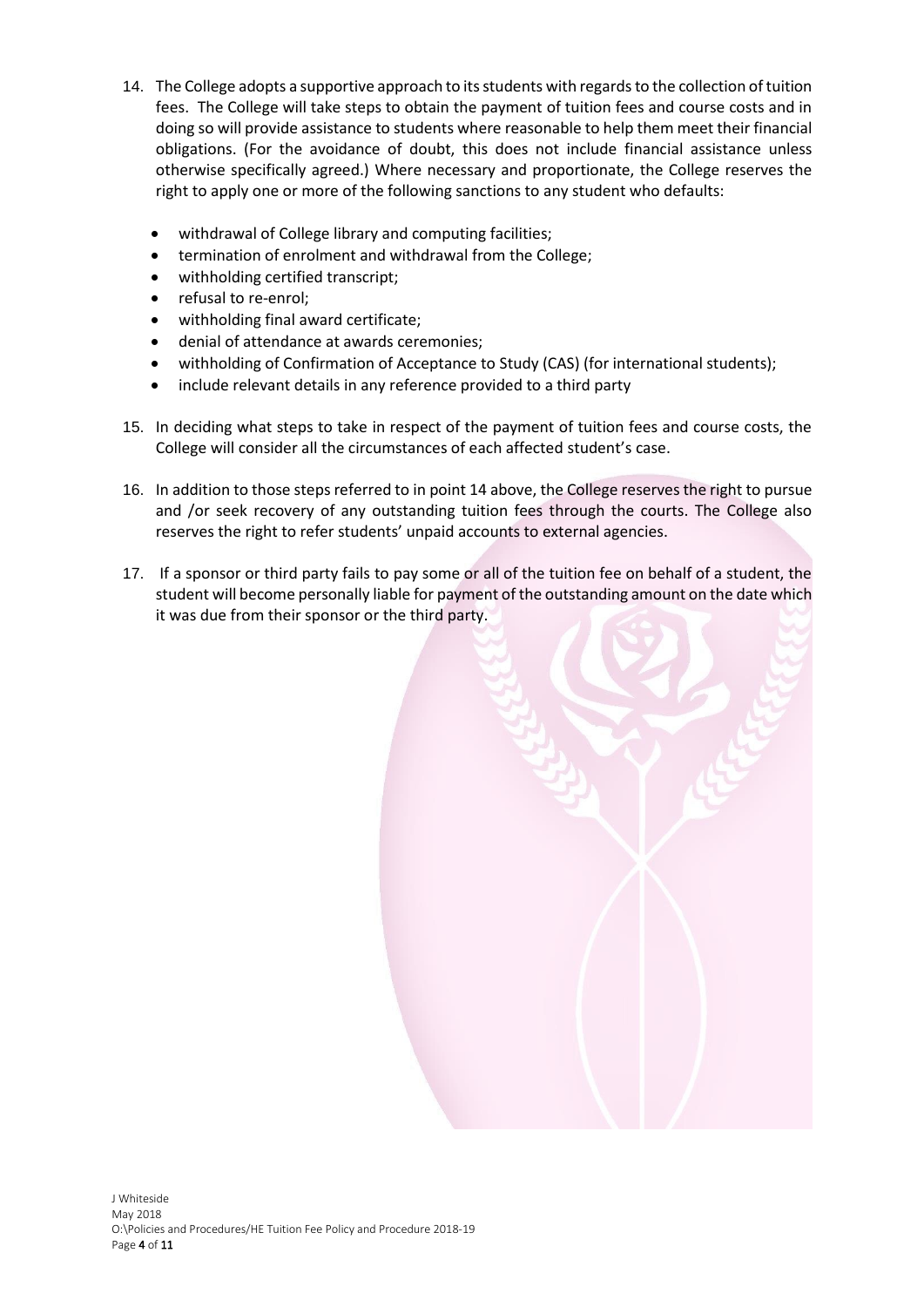

## **2018-19 Myerscough Associate School Higher Education Tuition Fees**

| Year of entry<br>to programme     | Mode of study                              | Award                                   | Home / EU /<br>International            | Myerscough<br><b>Tuition Fees</b><br>2018-19 | Per<br>yr/module |  |
|-----------------------------------|--------------------------------------------|-----------------------------------------|-----------------------------------------|----------------------------------------------|------------------|--|
| New Students 2018-19 Entry        |                                            |                                         |                                         |                                              |                  |  |
| 2018-19 entry                     | <b>Full Time</b>                           | Postgraduate Taught awards              | UK and EU students                      | £6,500                                       | per year         |  |
| 2018-19 entry                     | Full Time                                  | Postgraduate Research awards            | UK and EU students                      | As UCLan                                     | per year         |  |
| 2018-19 entry                     | Full Time                                  | <b>Honours Degrees</b>                  | UK and EU students                      | £9,250                                       | per year         |  |
| 2018-19 entry                     | Full Time                                  | <b>Foundation Degrees</b>               | UK and EU students                      | £9,250                                       | per year         |  |
| 2018-19 entry                     | Part Time (on-campus)                      | Postgraduate Taught awards              | UK and EU students                      | £650                                         | per module       |  |
| 2018-19 entry                     | Part Time (on-line or<br>blended learning) | Postgraduate Taught awards              | <b>UK students</b>                      | £650                                         | per module       |  |
| 2018-19 entry                     | Part Time                                  | Postgraduate Research awards            | UK and EU students                      | As UCLan                                     | per year         |  |
| 2018-19 entry                     | Part Time (on-campus)                      | All undergraduate awards                | UK and EU students                      | £950                                         | per module       |  |
| 2018-19 entry                     | Part Time (on-line or<br>blended learning) | All undergraduate awards                | UK students                             | £950                                         | per module       |  |
| 2018-19 entry                     | Part Time (on campus)                      | <b>Initial Teacher Training Courses</b> | UK and EU students                      | £675                                         | per module       |  |
| 2018-19 entry                     | Full Time                                  | All awards                              | International students<br>(Non EU)      | As UCLan                                     | per year         |  |
| 2018-19 entry                     | Part Time (on-campus)                      | All awards                              | International students<br>(Non EU)      | £1,200                                       | per module       |  |
| 2018-19 entry                     | Part Time (on-line or<br>blended learning) | All awards                              | International students<br>(EU & Non-EU) | £1,200                                       | per module       |  |
| Continuing Students 2017-18 Entry |                                            |                                         |                                         |                                              |                  |  |
| 2017-18 entry                     | <b>Full Time</b>                           | Postgraduate Taught awards              | UK and EU students                      | £6,000                                       | per year         |  |
| 2017-18 entry                     | Full Time                                  | Postgraduate Research awards            | UK and EU students                      | As UCLan                                     | per year         |  |
| 2017-18 entry                     | Full Time                                  | <b>Honours Degrees</b>                  | UK and EU students                      | £9,250                                       | per year         |  |
| 2017-18 entry                     | Full Time                                  | <b>Foundation Degrees</b>               | UK and EU students                      | £9,250                                       | per year         |  |
| 2017-18 entry                     | Part Time (on-campus)                      | Postgraduate Taught awards              | UK and EU students                      | £625                                         | per module       |  |
| 2017-18 entry                     | Part Time (on-line or<br>blended learning) | Postgraduate Taught awards              | <b>UK students</b>                      | £625                                         | per module       |  |
| 2017-18 entry                     | Part Time                                  | Postgraduate Research awards            | UK and EU students                      | As UCLan                                     | per year         |  |
| 2017-18 entry                     | Part Time (on-campus)                      | All undergraduate awards                | UK and EU students                      | £900                                         | per module       |  |
| 2017-18 entry                     | Part Time (on-line or<br>blended learning) | All undergraduate awards                | <b>UK students</b>                      | £900                                         | per module       |  |
| 2017-18 entry                     | Part Time (on campus)                      | Initial Teacher Training Courses        | UK and EU students                      | £675                                         | per module       |  |
| 2017-18 entry                     | Full Time                                  | All awards                              | International students<br>(Non EU)      | As UCLan                                     | per year         |  |
| 2017-18 entry                     | Part Time (on-campus)                      | All awards                              | International students<br>(Non EU)      | £1,200                                       | per module       |  |
| 2017-18 entry                     | Part Time (on-line or<br>blended learning) | All awards                              | International students<br>(EU & Non-EU) | £1,200                                       | per module       |  |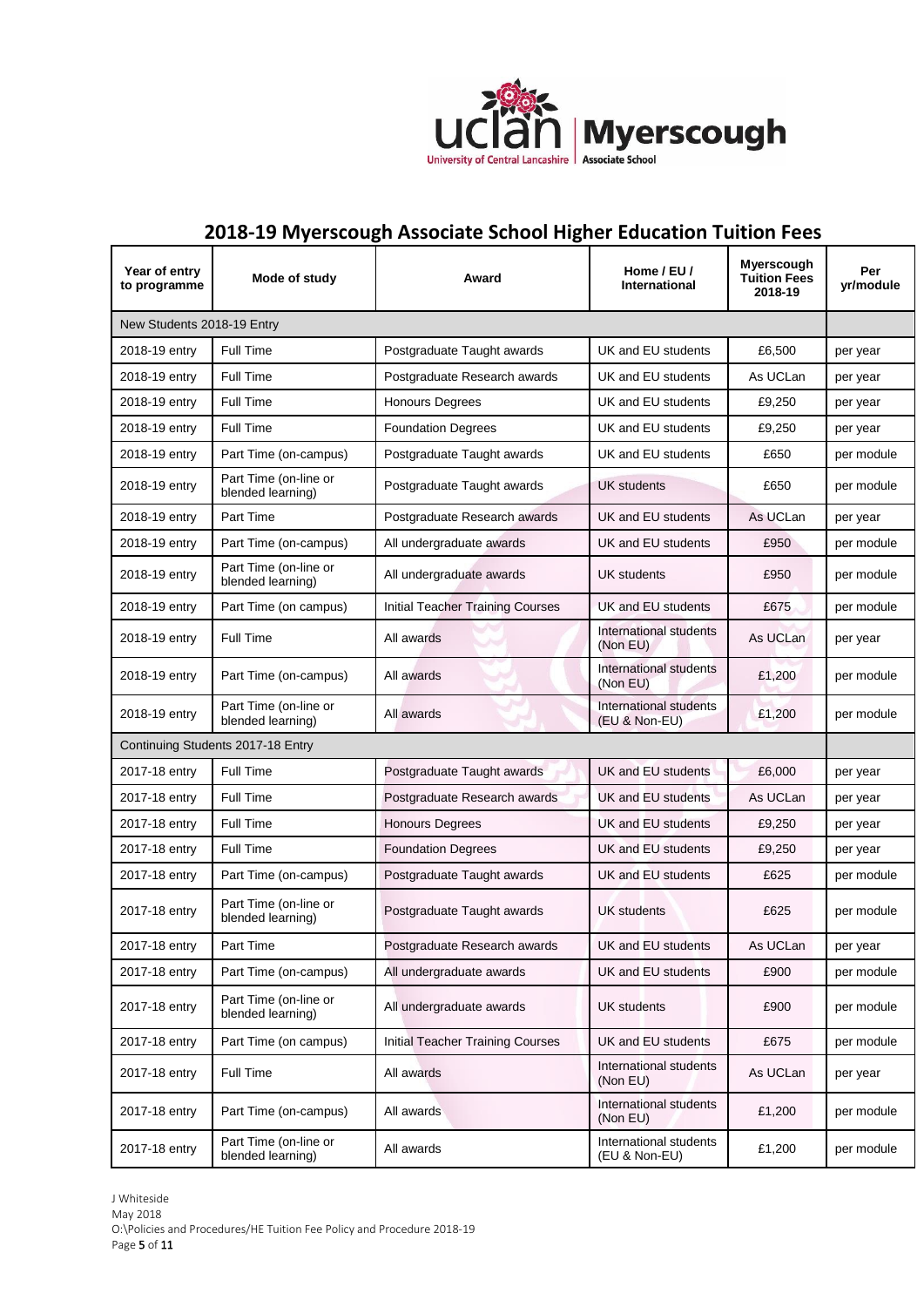| Year of entry<br>to programme           | Mode of study                              | Award                                   | Home / EU /<br>International            | Myerscough<br><b>Tuition Fees</b><br>2018-19   | Per<br>yr/module |  |  |
|-----------------------------------------|--------------------------------------------|-----------------------------------------|-----------------------------------------|------------------------------------------------|------------------|--|--|
| Continuing students 2016-17 and earlier |                                            |                                         |                                         |                                                |                  |  |  |
| All continuing<br>students              | Full Time                                  | Postgraduate Taught awards              | UK and EU students                      | £6,000                                         | per year         |  |  |
| All continuing<br>students              | Full Time                                  | Postgraduate Research awards            | UK and EU students                      | As UCLan                                       | per year         |  |  |
| All continuing<br>students              | <b>Full Time</b>                           | <b>Honours Degrees</b>                  | UK and EU students                      | £9,000                                         | per year         |  |  |
| All continuing<br>students              | Full Time                                  | <b>Foundation Degrees</b>               | UK and EU students                      | £9,000                                         | per year         |  |  |
| All continuing<br>students              | Part Time (on-campus)                      | Postgraduate Taught awards              | UK and EU students                      | £540 (2015<br>entry)<br>£625 (2016)<br>entry)  | per module       |  |  |
| All continuing<br>students              | Part Time (on-line or<br>blended learning) | Postgraduate Taught awards              | <b>UK</b> students                      | £540 (2015<br>entry)<br>£625 (2016)<br>entry)  | per module       |  |  |
| All continuing<br>students              | Part Time                                  | Postgraduate Research awards            | UK and EU students                      | As UCLan                                       | per year         |  |  |
| All continuing<br>students              | Part Time (on-campus)                      | All undergraduate awards                | UK and EU students                      | £640 (2015<br>entry)<br>£900 (2016)<br>entry)  | per module       |  |  |
| All continuing<br>students              | Part Time (on-line or<br>blended learning) | All undergraduate awards                | <b>UK</b> students                      | £640 (2015)<br>entry)<br>£900 (2016)<br>entry) | per module       |  |  |
| All continuing<br>students              | Part Time (on campus)                      | <b>Initial Teacher Training Courses</b> | <b>UK and EU students</b>               | £675                                           | per module       |  |  |
| All continuing<br>students              | Full time                                  | Sandwich/Placement Year                 | All students                            | £1,500                                         | per year         |  |  |
| All continuing<br>students              | Full Time (on campus)                      | All awards                              | International students<br>(Non-EU)      | As UCLan                                       | per year         |  |  |
| All continuing<br>students              | Part Time (on-campus)                      | All awards                              | International students<br>(Non-EU)      | £1,200                                         | per module       |  |  |
| All continuing<br>students              | Part Time (on-line or<br>blended learning) | All awards                              | International students<br>(EU & Non-EU) | £1,200                                         | per module       |  |  |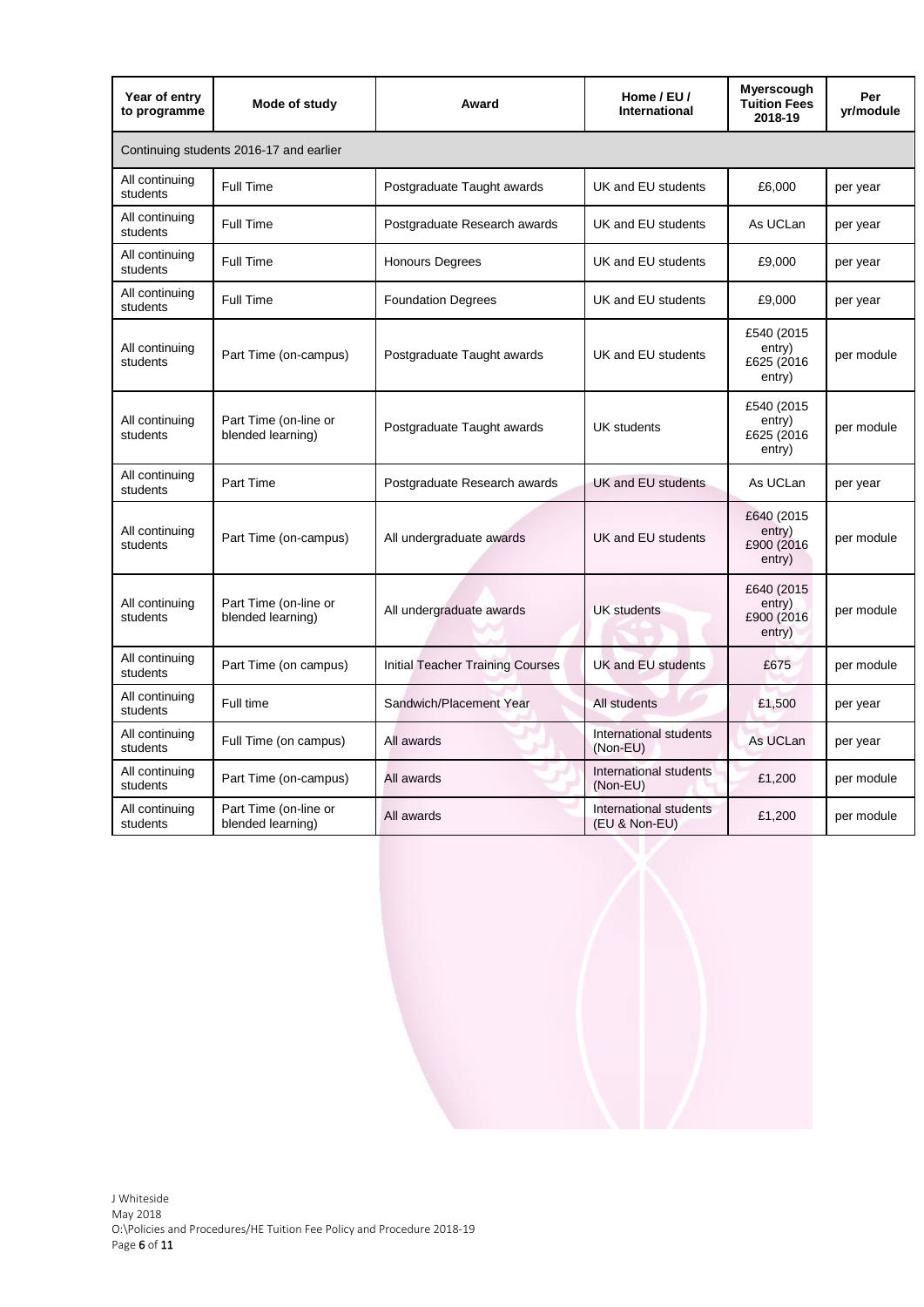## **International Students Tuition Fee Payment Policy**

The deposit must be paid prior to the issue of an unconditional offer letter and CAS.

The balance is due prior to the commencement of the course.

The College reserves the right to amend the Tuition Fees Policy at any time and to the extent, which it may from time to time decide.

## **Documents Associated with this Policy:**

- UCLAN Tuition Fees Policy
- QAA UK Quality Code for Higher Education
- Withdrawal, Break in Learning and Transfer of FE, Apprentices and HE Students Policy and Procedure
- Higher Education Course Changes and Closures Policy and Procedure

## **Appendices:**

- $\bullet$  Appendix 1 Reductions
- Appendix 2 Tuition Fee Liability for Withdrawal and Interruption of Studies
- Appendix 3 Tuition Fee Deposit Policy for International Applicants 2018-19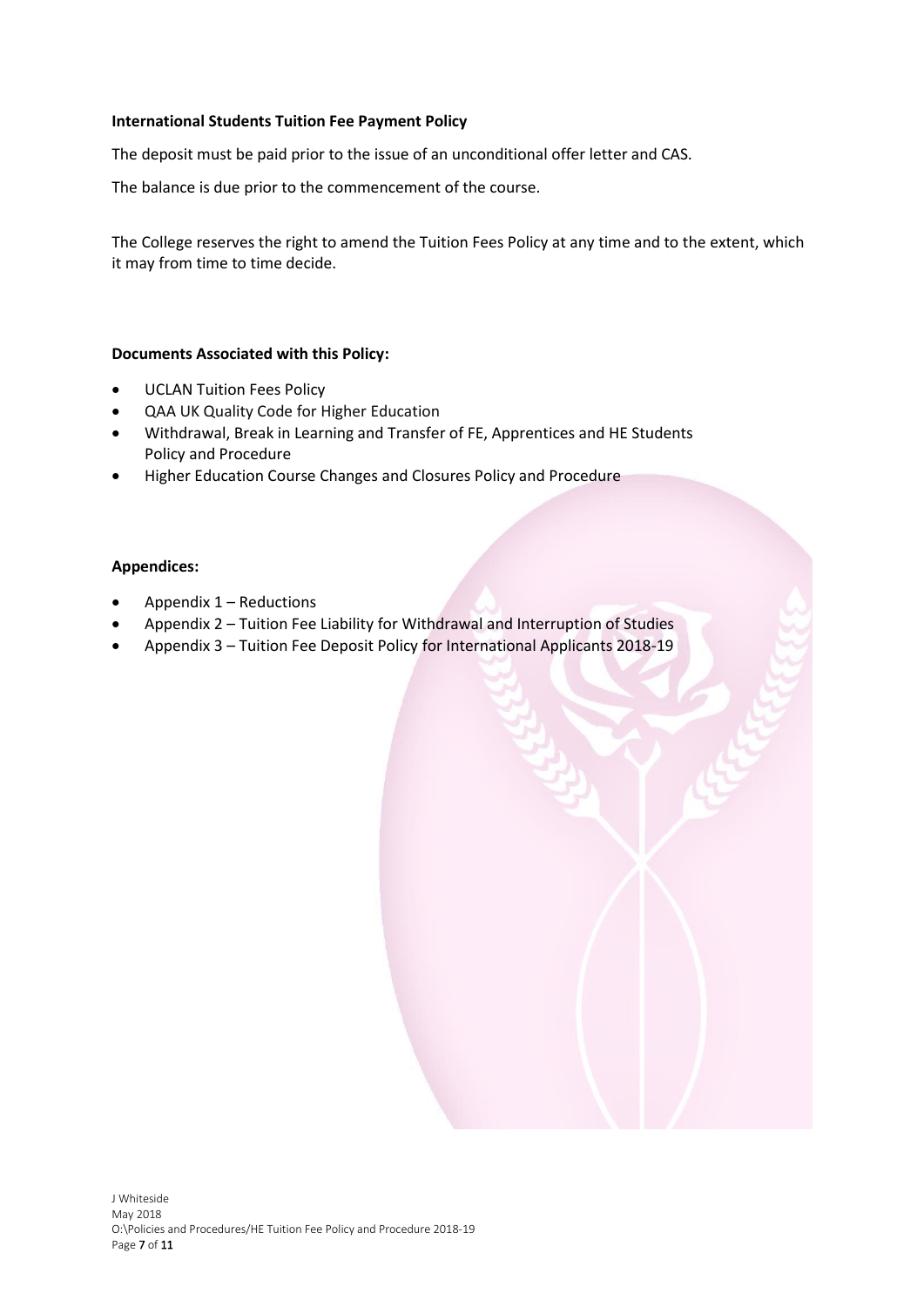**Appendix 1** 



## **Reductions**

- 50% reduction of tuition fees is made for part-time students in receipt of a state retirement pension.
- 50% reduction of tuition fees is made to staff of the College, who are registered on a course which forms part of their personal and professional development plan and which is approved by their line manager and CPD.
- 20% discount is available to UCLan award holders studying a postgraduate taught course.
- Note 1: Only one of the reductions specified above may be granted to a student in any given academic year.
- Note 2: Students in receipt of any form of funding or support are not entitled to discounted fees.
- Note 3: The College reserves the right to amend the amount of any reduction and/or the qualifying criteria at any time.
- Note 4: A part-time undergraduate student is defined as anyone undertaking up to and including 4.5 modules (90 credits) in a standard academic year for that course. Postgraduate students will be deemed to be part-time if the course the individual is following is running in part-time mode.
- Note 5: Reductions apply to tuition fees only. Any other fees including residential and facilities & resources fees must be met in full
- Note 6: For Cert Ed / PGCE students discounts will not apply.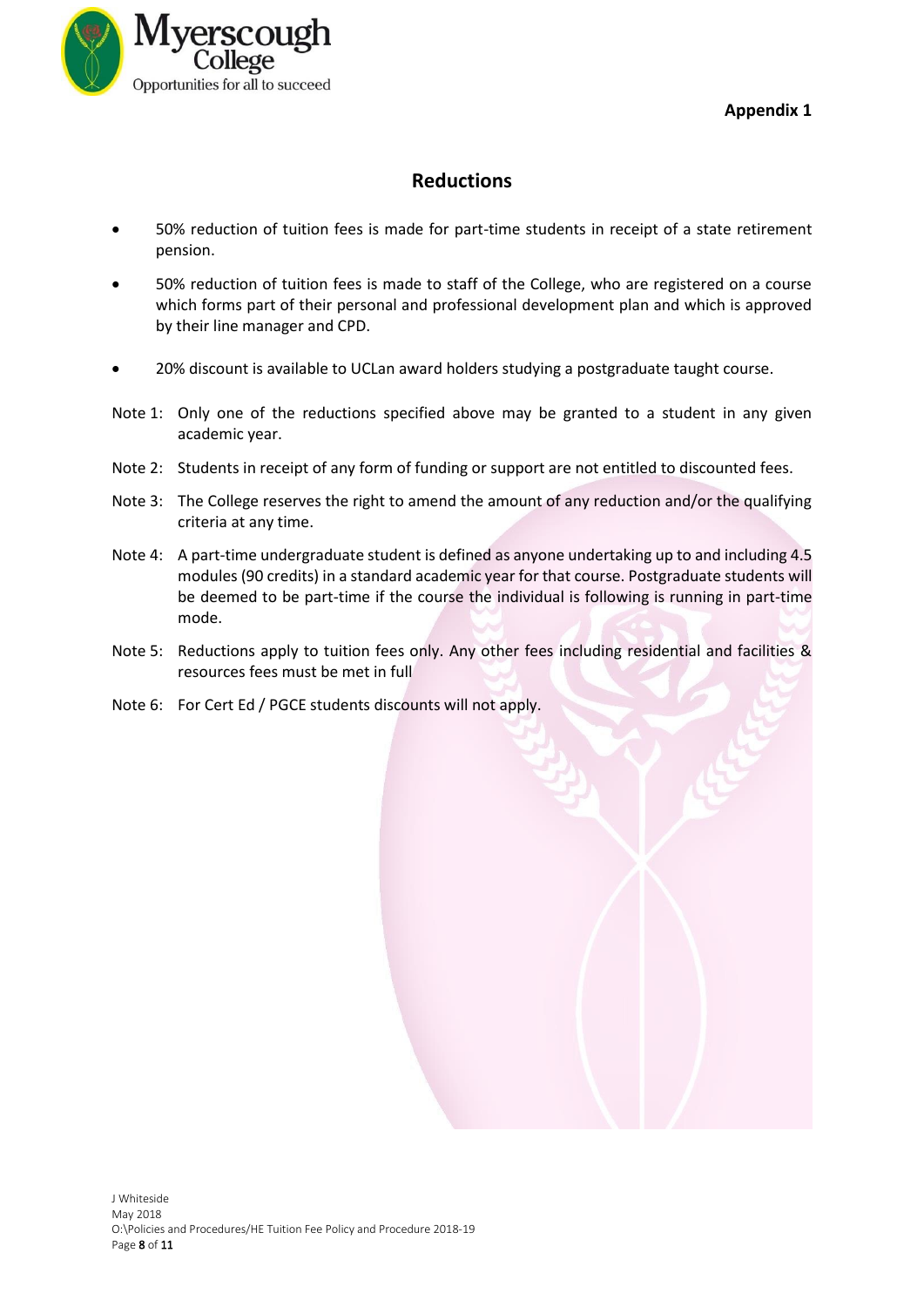

**Appendix 2** 

## **Tuition Fee Liability for Withdrawal and Interruption of Studies**

When a student completes the enrolment process, they become liable for payment of tuition fees.

Students who decide to permanently withdraw from their course or who are granted an authorised interruption of studies must follow the formal process to withdraw or interrupt from studies in order to curtail their continued accrual of fee liability for the relevant registration period. Failure to do so will mean that the student continues to accrue fee liability

The College operates the following policy with respect to non-completion charges whereby students are unable to complete the academic session and withdraws permanently from the course or is granted an authorised interruption to studies:

## **i) Undergraduate and Postgraduate Students**

Those students who withdraw or have an interruption to their studies will be charged a tuition fee based on their attendance on the course in accordance with the following scale:

Withdrawal/Interruption in term 1: 25% of the total annual tuition fee is charged Withdrawal/Interruption in term 2: 50% of the total annual tuition fee is charged Withdrawal/Interruption in term 3: 100% of the total annual tuition fee is charged

## **ii) International Students**

Withdrawal/Interruption in any term: full fees due.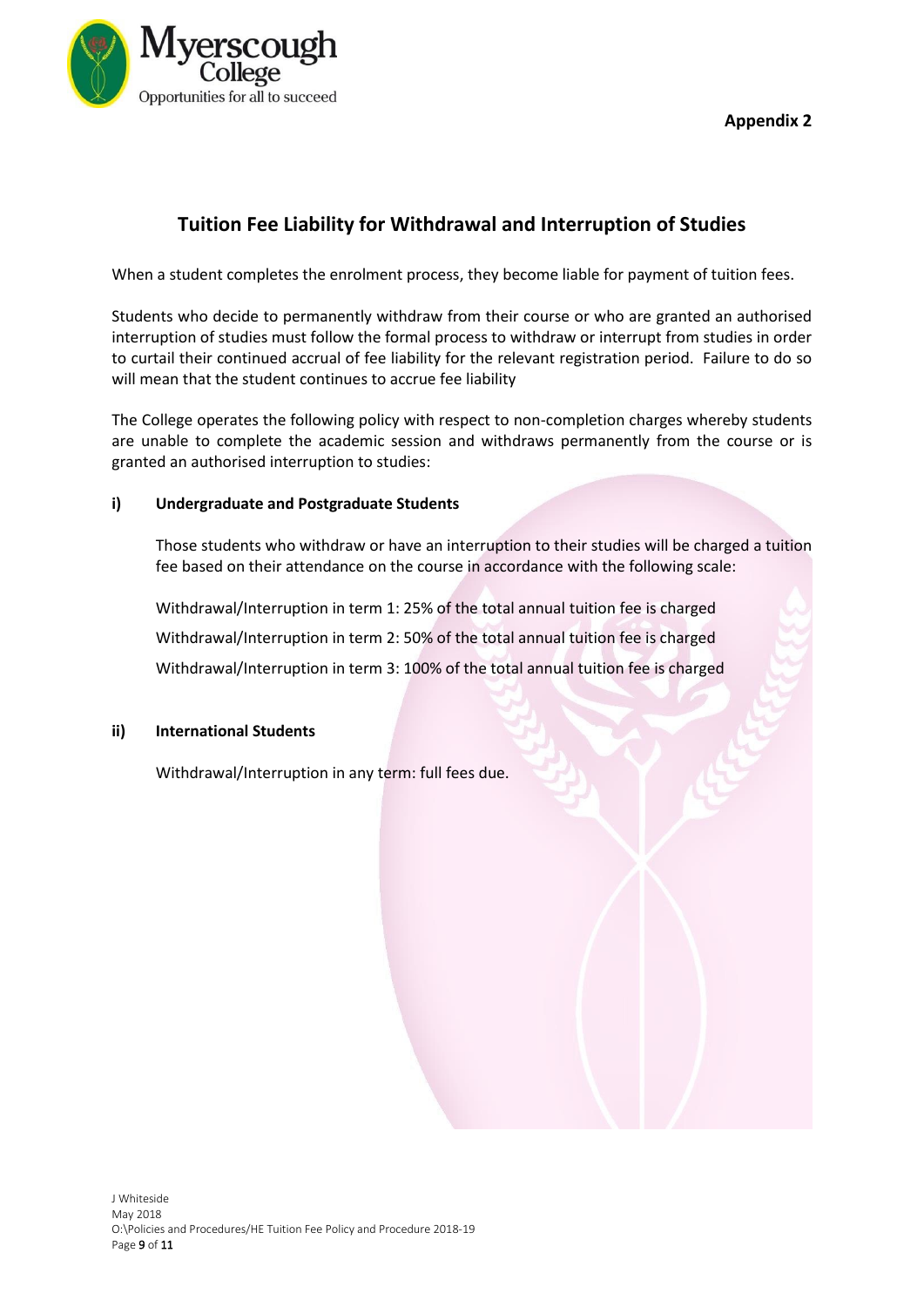

**Appendix 3**

## **Tuition Fee Deposit Policy for International Applicants 2018-19**

The following policy applies to international applicants for entry to full-time programmes in 2018/19 and beyond. The following policy excludes sponsorship students where a formal sponsorship letter from an employer or embassy has been submitted to the College.

All new international students must pay a deposit of 50% of fees before an unconditional offer letter and Confirmation of Acceptance for Studies (CAS) will be issued. The requirement for the payment of a deposit will be detailed on all conditional offer letters. Subject to statutory cancellation rights, the deposit will only be repayable in one or more of the following circumstances:

- i) the College's entry requirements are not met;
- ii) a visa is refused (evidence will need to be provided);
- iii) the College target number for international students across all courses has been met by the last date of enrolment for the academic year (an administrative fee of £100 will be retained by the College out of the deposit);
- iv) in exceptional circumstances, where evidence is reasonably provided.

The balance is due prior to the commencement of the course.